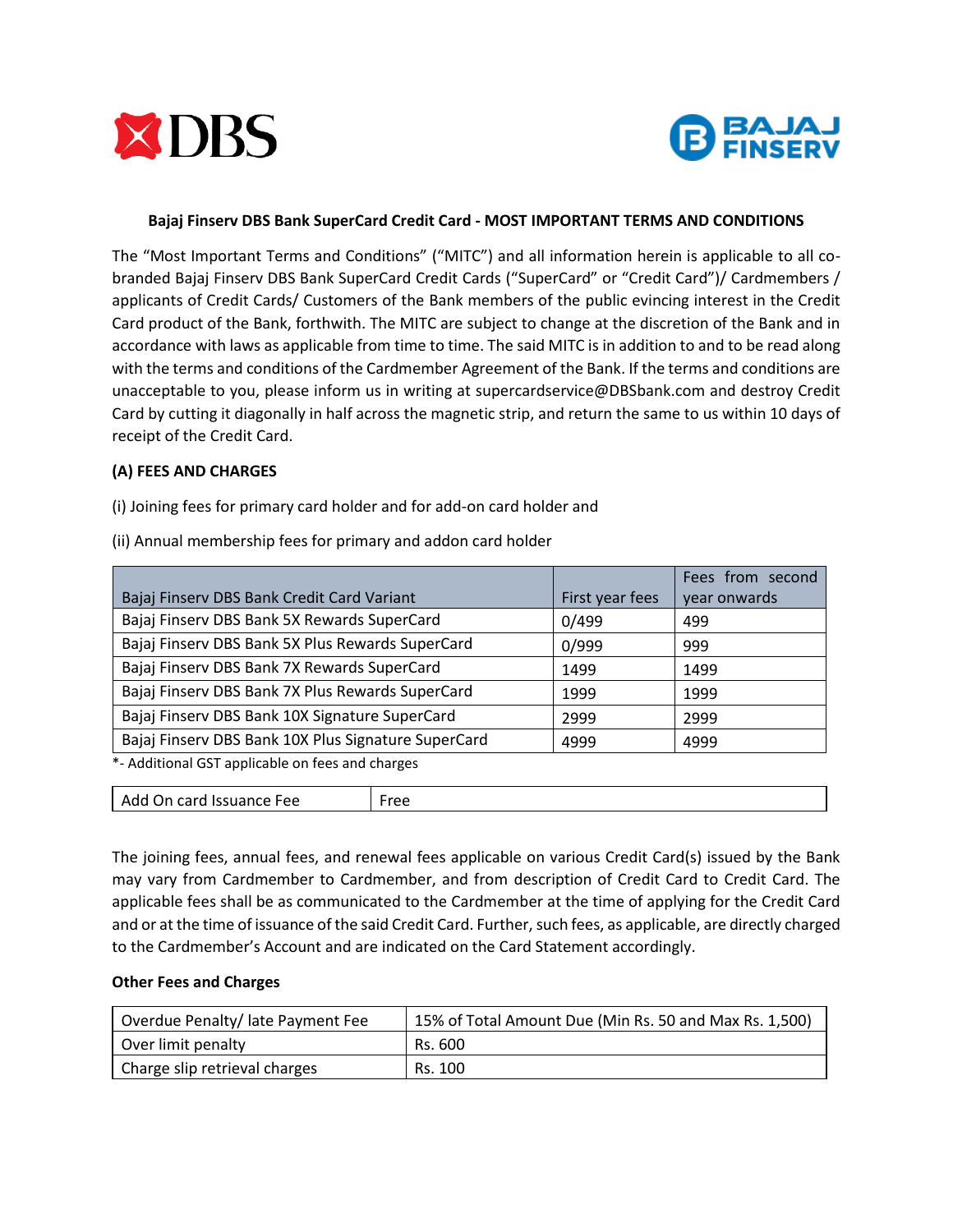| Card Replacement (Lost/ Stolen/ Re-<br>issue/ any other replacement)                                                                                              | Rs. 200                                                                                                                                                                                                                                                                                                                                                                                                                                                                                                                                                                                                                                                                                                                                                                                                                                                                                                                                                                                                                                                                                                                                                                            |
|-------------------------------------------------------------------------------------------------------------------------------------------------------------------|------------------------------------------------------------------------------------------------------------------------------------------------------------------------------------------------------------------------------------------------------------------------------------------------------------------------------------------------------------------------------------------------------------------------------------------------------------------------------------------------------------------------------------------------------------------------------------------------------------------------------------------------------------------------------------------------------------------------------------------------------------------------------------------------------------------------------------------------------------------------------------------------------------------------------------------------------------------------------------------------------------------------------------------------------------------------------------------------------------------------------------------------------------------------------------|
| Physical Statement/Re-print of physical<br>statement Fee                                                                                                          | Rs. 100                                                                                                                                                                                                                                                                                                                                                                                                                                                                                                                                                                                                                                                                                                                                                                                                                                                                                                                                                                                                                                                                                                                                                                            |
| Digital statement fee prior to 2 years                                                                                                                            | Rs. 100                                                                                                                                                                                                                                                                                                                                                                                                                                                                                                                                                                                                                                                                                                                                                                                                                                                                                                                                                                                                                                                                                                                                                                            |
| Payment charges<br>Return<br>(Cheque<br>cheque<br>bounce,<br>Standing<br>Return,<br>Instruction Failure, Automated Clearing<br>house, Insufficient Fund & others) | Rs. 500 Per Instance<br>Rs.250/- Per cash deposit done at DBS Bank or BFL                                                                                                                                                                                                                                                                                                                                                                                                                                                                                                                                                                                                                                                                                                                                                                                                                                                                                                                                                                                                                                                                                                          |
| Cash Payment at branches                                                                                                                                          | branches                                                                                                                                                                                                                                                                                                                                                                                                                                                                                                                                                                                                                                                                                                                                                                                                                                                                                                                                                                                                                                                                                                                                                                           |
| Surcharge on Purchase / Cancellation of<br>Railway Tickets*                                                                                                       | IRCTC Service Charges + Payment Gateway transaction<br>charges (up to 1.8% of ticket amount + IRCTC service<br>charges). Refer IRCTC website for details                                                                                                                                                                                                                                                                                                                                                                                                                                                                                                                                                                                                                                                                                                                                                                                                                                                                                                                                                                                                                           |
| Fuel Transaction Charge-for transaction<br>made at petrol pumps to purchase fuel^                                                                                 | 1%<br>surcharge<br>fuel<br>transaction<br>on<br>$Rs.10/-$<br>whichever<br>value<br>higher<br>or<br>is<br>1) Fuel Surcharge Waiver will be capped at 1% of the<br>eligible<br>fuel<br>transaction<br>amounts.<br>2) GST on Fuel surcharge will not<br>be reversed.<br>3) The surcharge waiver is applicable on minimum fuel<br>transactions of Rs.500 and maximum<br>of Rs.4000.<br>4) Fuel surcharge waiver capped at Rs.100 /150/200 per<br>billing cycle                                                                                                                                                                                                                                                                                                                                                                                                                                                                                                                                                                                                                                                                                                                         |
| Foreign Currency Transaction** (Forex<br>markup)                                                                                                                  | 3.5%<br>of<br>transaction<br>Amount<br>All overseas transactions are levied with a<br>3.5%<br>transaction fee. This includes charges paid out to Visa for<br>converting overseas transactions into INR. Please Note:<br>Transactions at merchant establishments that are<br>registered overseas, even if the merchant is located in<br>India attract a charge of 1% from Visa/ MasterCard which<br>is included as a part of the transaction amount in your<br>statement.<br>DBS is committed to comply with economic sanctions that<br>are imposed by relevant regulatory authorities. As such,<br>we do not allow our products and services to be used<br>directly or indirectly in countries that are subject to such<br>sanctions,<br>and will not process transactions which involve these<br>countries. Please note that you will not be able to contact<br>us via phone banking, facsimile transmission, or emails, or<br>access our website and online banking, and we will not be<br>able to provide you with financial services if you are in<br>these countries. We will also not process payment or trade<br>transactions that involve these countries. Please refer to |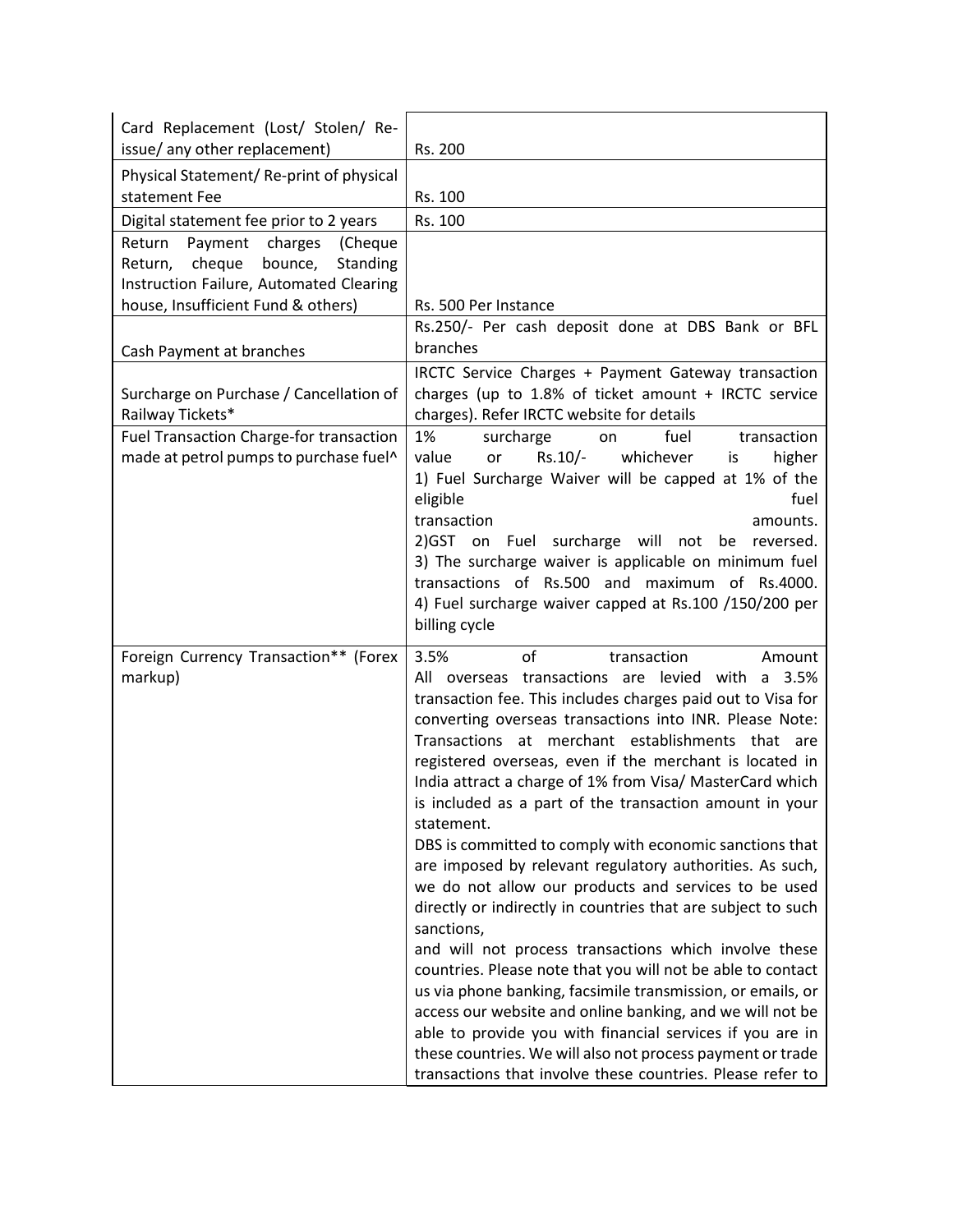|                                             | our website at WEB PORTAL LINK for a current list of<br>countries that are subject to economic sanctions.                                                                        |
|---------------------------------------------|----------------------------------------------------------------------------------------------------------------------------------------------------------------------------------|
| <b>Reward Redemption Fees</b>               | Rs. 99+GST will be levied on all redemptions. T&C Apply                                                                                                                          |
| <b>Goods and Service Tax</b>                | GST may be charged as may be applicable from time-to-<br>time, presently the applicable GST rate is at 18%<br>(applicable on all fees, interest, surcharge and other<br>charges) |
| Dynamic Currency Conversion / Markup<br>Fee | 3.5% of Txn Amount                                                                                                                                                               |

Updated Fees and charges are also available on go.dbs.com/CCMITC

Important information for cross-border transactions:

All cross-border transactions are billed to the card member account in INR after conversion into Indian Rupees at the bank assigned conversion rates applicable on the day the charge was settled on the Bank by the Acquirer (Acquirer here refers to such entity of merchant on whose terminal/device/website the transaction took place). Conversion of cross-border transactions shall attract charges as specified in the other fees and charges. For transaction carried out in currency other than US Dollar, the transaction amount shall first get converted into US dollars at Visa assigned conversion rate and then into Indian Rupees after levying of the applicable charges as specified in other fees and charges.

(iii) Cash advance fees Cash Withdrawal Charges:

| Cash withdrawal charges | Flat fee: 2.5% of the cash amount (Minimum Rs. 500) |
|-------------------------|-----------------------------------------------------|
|-------------------------|-----------------------------------------------------|

The Cardmember can use the Credit Card to withdraw cash from ATMs in India and/ or overseas in accordance with the compatibility of the Credit Card at the said ATM(s). Cash Withdrawal Charges/ Transaction fee as mentioned above shall be levied on all such withdrawals and would be billed to the Cardmember in the next/ forthcoming Statement. The transaction fee is subject to change at the sole discretion of the Bank. In case the full payment is not made for Cash withdrawn on Payment Due Date,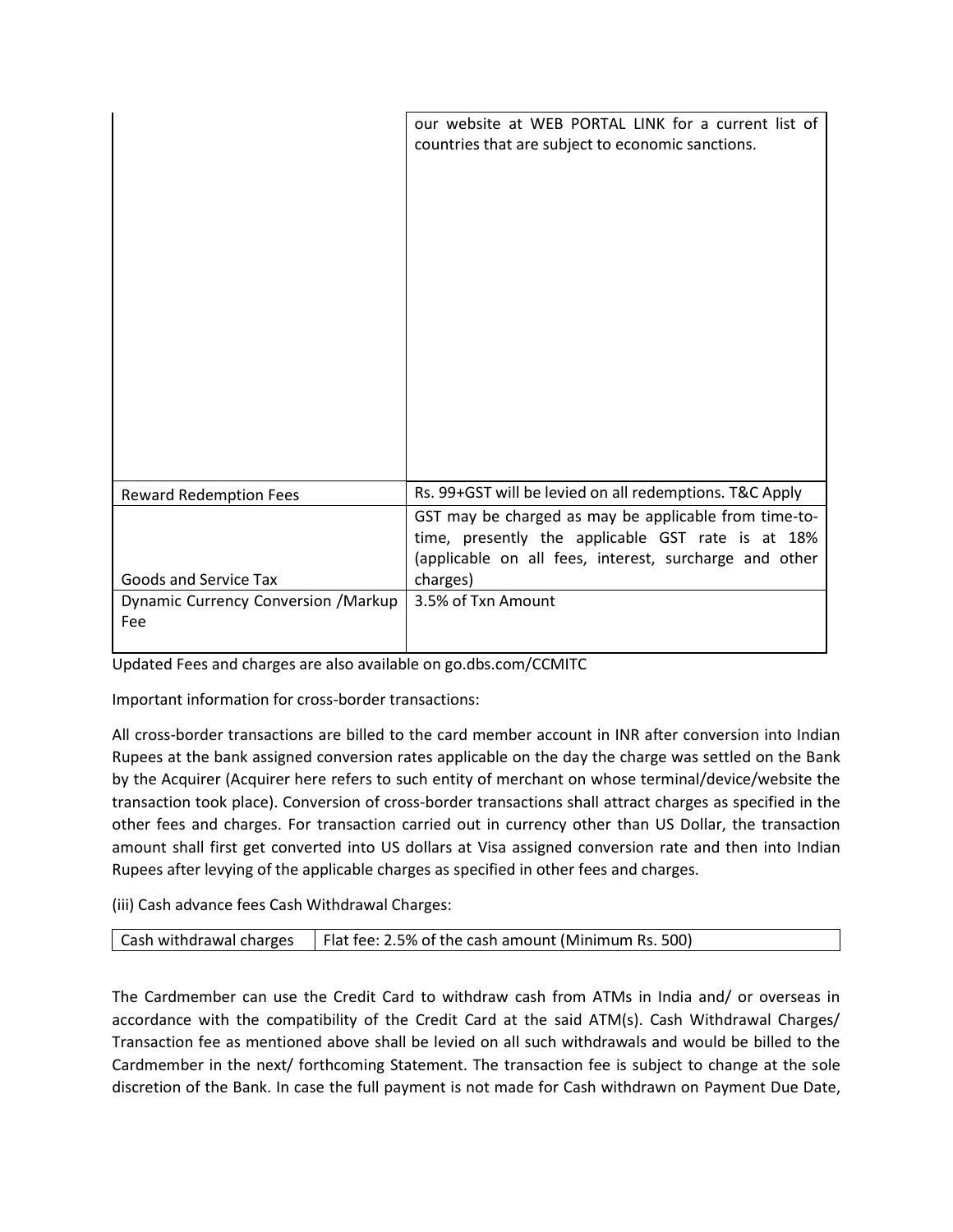finance charges at the rate of up to 4% per month or 48% per annum will be charged from date of transaction.

(iv) Service charges levied for certain transactions

| Goods and service tax | 18% as appplicable & changed from time to time |
|-----------------------|------------------------------------------------|

(v) Interest free (grace) period - illustrated with examples the interest free (grace) period could range between 20 to 50 days. However, such grace period is not applicable, if the previous month's balance has not been cleared in full.

Example: For an Account whose Statement Date is 20/11/2016, the Payment Due Date is 10/12/2016, which is 20 days from the Statement Date, is called interest free grace period.

(vi) Finance charges for both revolving credit and cash advances

Finance charges are payable at the monthly percentage rate on all charges, including cash advances where such charges are payable from the date the Primary Cardmember and/or Add-on Cardmember incurs such transactions until they are fully paid. Finance charges also accrue on ordering Demand Drafts, Balance Transfer from other credit card accounts. The charges are applicable from the date of withdrawal of cash or cash equivalent and from the date of issue of the Banker's Cheque, as the case may be. For purchases, the Finance Charges accrue only if the total outstanding is not paid in total by the Payment Due Date. In case of Balance Transfer from other credit card accounts, Finance Charges accrue immediately from the date of issue of Banker's Cheque on the transferred amount and on any purchase amount outstanding on the Cardmember's Card Account. Finance Charges that are payable are debited to your Card Account on the last date of each Statement period and are shown on your Statement. The Finance Charges as above will continue to be payable even after the closure of the Card Account until the outstanding on the Card Account is cleared in full. These charges can be changed basis your payment, utilization, internal risk profiling and scores on external agencies like CIBIL etc.

## **Overdue interest on Credit Cards**

| Finance charges    | (Retail |                                                            |
|--------------------|---------|------------------------------------------------------------|
| purchase and cash) |         | 42% - 48% per annum, as communicated in previous statement |

Any change in the rate applicable to your account would be communicated to you in your statement at least 30 days prior to its effective date. Anytime you would like to know the rate applicable to you, please call us at our Customer Care Number: 1860 267 6789 or write to us at [supercardcare@dbs.com](mailto:supercardcare@dbs.com)

(vii) Overdue interest charge - to be given on monthly and annualized basis

Interest is calculated daily at the end of every day, basis the current outstanding balance of the customer. The interest is computed separately for different plans. For retail transactions interest becomes due only when the customer does not pay off his/her full beginning balance by the Payment Due Date. Under the following criterion, the customer does not incur interest: • Beginning balance on the Statement Date is zero • Beginning balance on the Statement Date is not zero but the Cardmember pays off 100% of his full beginning balance by the Payment Due Date. If not paid by the due date, interest is also levied on the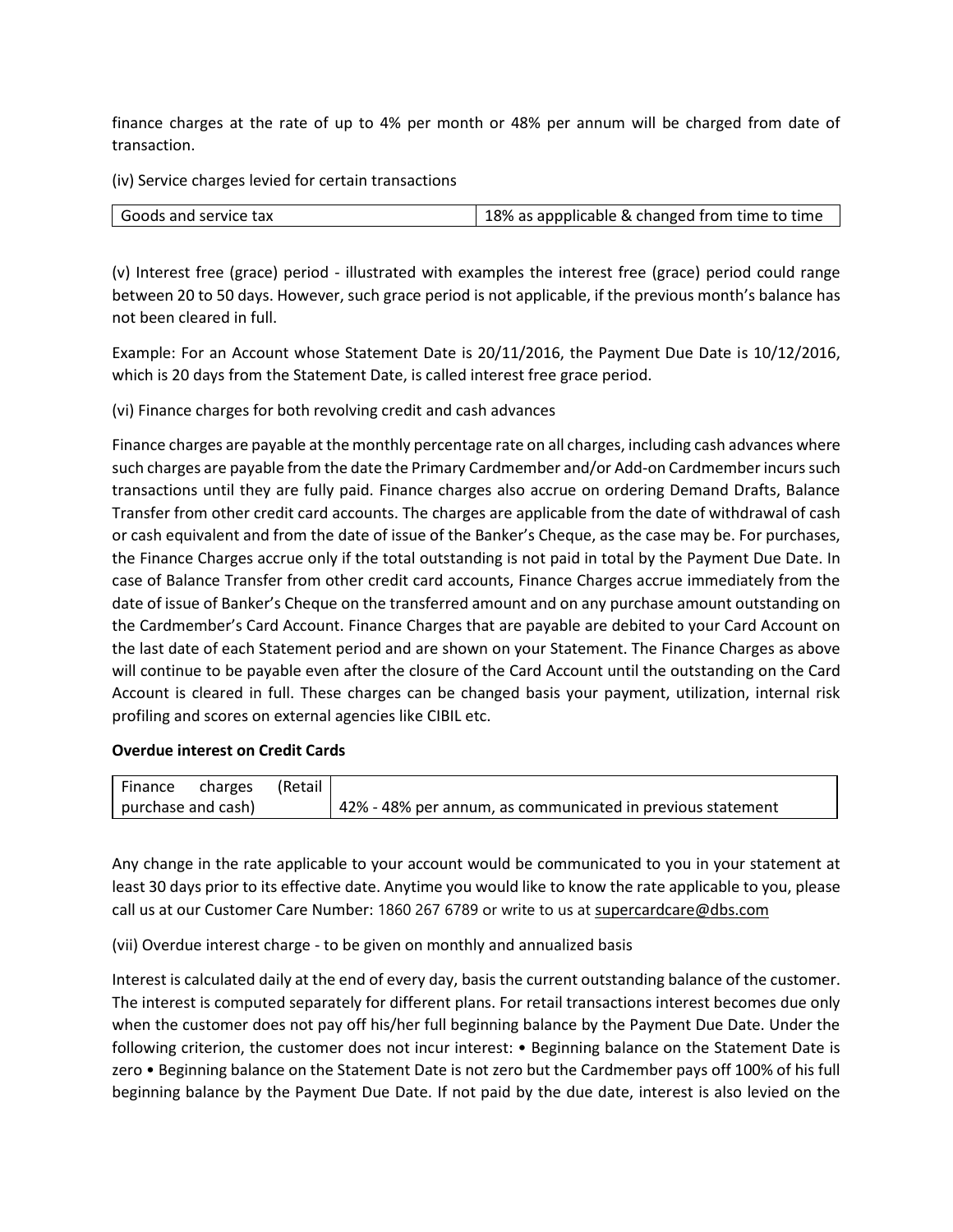outstanding Membership Fees, NSF Fees, Interest, Goods and Service Tax, Over Limit and Late Payment Fees. Example of Interest Charge calculation: If only part of outstanding amount is paid by the payment due date, the interest calculation will be as shown in the table.

| <b>Transaction Details</b> |                              |                                 |
|----------------------------|------------------------------|---------------------------------|
| <b>Date</b>                | <b>Transaction</b>           | <b>Amount</b>                   |
| 12 Jul 2021                | Purchase of electronics      | Rs. 6,000                       |
| 26 Jul 2021                | Dining out                   | Rs. 4,000                       |
| 02 Aug 2021                | <b>Statement Date</b>        | Total Amount Due: Rs. 10,000    |
|                            |                              | Minimum Amount Due: Rs. 500     |
| 10 Aug 2021                | <b>Purchase of Groceries</b> | Rs. 4,000                       |
| 15 Aug 2021                | Purchase of clothes          | Rs. 2,000                       |
| 22 Aug 2021                | Payment Credit               | Rs. 500                         |
| 02 Sep 2021                | <b>Statement Date</b>        | Total Amount Due: Rs. 16,192.71 |
|                            |                              | Mimimum Amount Due: Rs. 1467.71 |

Interest on the Amount Due will be charged as below: Daily Interest = outstanding amount \*(3.5%\*12months)/365

\*Total Amount Due includes outstanding amount, new purchases, interest charges (interest calculation illustrated below) and applicable Goods and Services taxes on interest.

Interest Calculation:

| <b>Transaction Amount</b>         | <b>Period</b>              | <b>Number of days</b> | <b>Amount</b> |
|-----------------------------------|----------------------------|-----------------------|---------------|
| Rs. 6,000                         | 12 Jul 2021 to 21 Aug 2021 | 41                    | 283.07        |
| Rs. 4,000                         | 26 Jul 2021 to 21 Aug 2021 | 27                    | 124.27        |
| Rs. 4,000                         | 10 Aug 2021 to 02 Sep 2021 | 24                    | 110.47        |
| Rs. 2,000                         | 15 Aug 2021 to 02 Sep 2021 | 19                    | 43.73         |
| Rs 9,500 (remaining balance after |                            |                       |               |
| adjusting payment of Rs. 500)     | 22 Aug 2021 to 02 Sep 2021 | 12                    | 131.18        |

"Thus, the total interest charged (Finance Charge + Deferred finance charges would be: Rs.692.71 /-. As the Cardmember has not paid the previous month's outstanding balance in full, all future transactions will bear interest from the day of transaction. Applicable Goods and Service Tax will be levied on the Interest Amount."

(viii) Charges in case of default

| Overdue penalty or |                                                                               |
|--------------------|-------------------------------------------------------------------------------|
|                    | Late Payment Fee   15% of Total Amount Due (Min Rs. 50/- and Max Rs. 1,500/-) |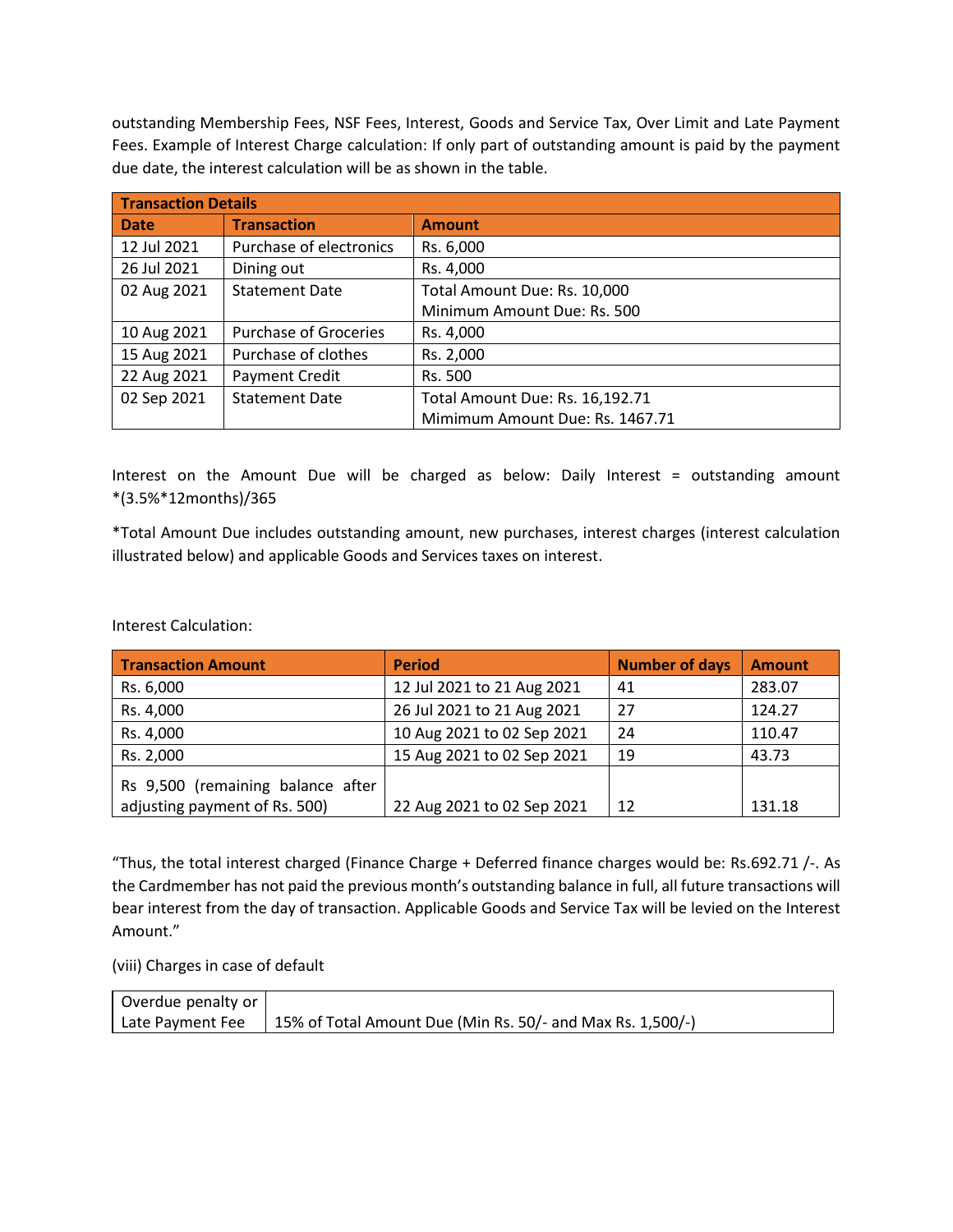Late Payment Fee (LPF) is charged to a Cardmember if there has been no payment or a payment less than the Minimum Amount Due (MAD) is received by the Payment Due Date. Late Payment Fee is charged at the rate of 15% of Total Due Amount, subject to a Minimum of Rs.50/- and a Maximum of Rs.1,500/-.

Example of Late Payment Fee calculation: Consider the Total Amount Due (TAD) on an Account is Rs.3,400/- and the Payment Due Date is 4th Aug. 2016. In case the Cardmember does not pay the MAD by Payment Due Date, a Late Payment Fee of Rs.510/- will be levied on the cycle date. LPF is 15% of the TAD i.e., 15% X Rs.3,400/- = Rs.510/-.

Overlimit penalty

| . Iver<br>лану<br>ים ו<br>um<br>. | . .<br>ouu |
|-----------------------------------|------------|
|                                   |            |

Overlimit Penalty is levied in case the outstanding on the card account exceeds the total current limit.

## (B) WITHDRAWAL LIMITS

(i) Credit Limit: This is the maximum limit assigned to the Cardholder. Your total outstanding including all transactions, fee, and charges should not exceed this limit. The credit and cash limits will vary for each Cardholder and will be disclosed in the monthly statement sent to the Cardholder.

(ii) Available Credit Limit: The Available Credit Limit at any time is the difference between assigned Credit Limit & Outstanding balance on the Card at that point of time. The credit and cash limits will vary for each Cardholder and will be disclosed in the monthly statement sent to the Cardholder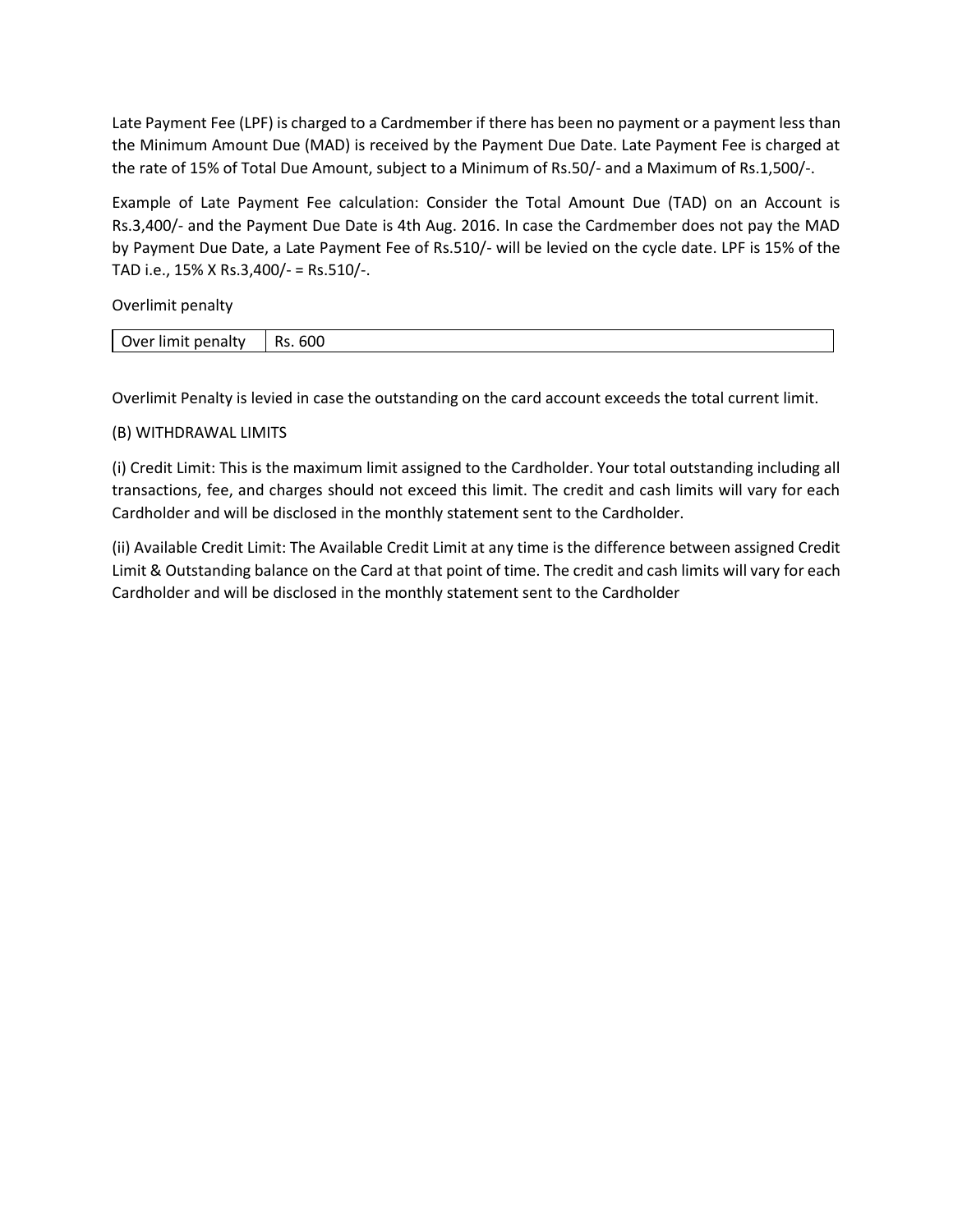## (iii) Cash withdrawal limit

(a) The Bank will at its sole discretion determine your Credit and cash withdrawal limit and communicate the same in the card carrier and in the monthly statements. You may however request for a lower limit and also a specific credit limit maybe assigned to the Additional card member basis the Flexi Limit feature. Credit limit sanctioned on the card account may get revised time to time basis a review as per the Bank policies. Total Credit Limit and available credit limit across all your card accounts is reflected in the statement and is available for use across all your card accounts, including all your Add on cards. The Bank will be constrained to not honor any authorizations exceeding the card limit.

(b) The outstanding on the Credit Card Account must not exceed the Total Credit Limit at any time failing which you will be charged applicable fee irrespective of the amount exceeding the Total Credit Limit. Excess amount must be paid immediately.

(c) Credit Limit and Card Account will be terminated if your Card is cancelled.

(d) In the event you make payment over and above the amount due as per the monthly Statement, you shall not be entitled to interest on the credit balance and the same shall be adjusted against the amount due in the subsequent monthly Statements.

Usage of Credit Card is subject to applicable laws, including but not limited to any transactions carried outside India must be made in accordance with Foreign Exchange Management Act, 1999 and RBI guidelines and for any non-compliance or failure to do so, you shall be liable of penal action.

# (C) BILLING

(i) Billing statements – periodicity and mode of sending The Bank will send at your mailing address, a statement once a month for each billing period (hereinafter "Statement") during which there is any transaction or outstanding on the Card Account. The Bank may choose to send the Statement through one or more of the following modes:- Post, Fax, Email or SMS Messaging. It shall be the responsibility of the Customer to access and view their credit card e-statements via mobile app or website. Non receipt of Statement(s), either physical or electronic statement via aforementioned modes of delivery, would not affect your obligations and liabilities under this Agreement, and you shall be liable to settle at least the Minimum Amount Due (MAD) before the Payment Due Date. The Bank reserves the right to not send physical statements by mail / courier to customers who have an outstanding balance less than Rs.100/-. These customers, however, can access their statements online and avail of e-statements.

In case of any change in your communication address, you are advised to contact the Bank immediately to ensure that you receive Statements regularly and on time.

Monthly Statement of Account will be provided by the Bank to you only up to a period of twelve months preceding your request subject to payment of service charge, subject to change as per the discretion of the Bank, as specified in other fees and charges.

## (ii) Minimum amount payable

All Bank Credit Card(s) may offer the Cardmember(s) a revolving credit facility, wherein the Cardmember(s) may choose to pay only the Minimum Amount Due (MAD) as indicated on the Statement. The Total Payment Due (TAD) from the Cardmember or the MAD should be sent by the Cardmember on or before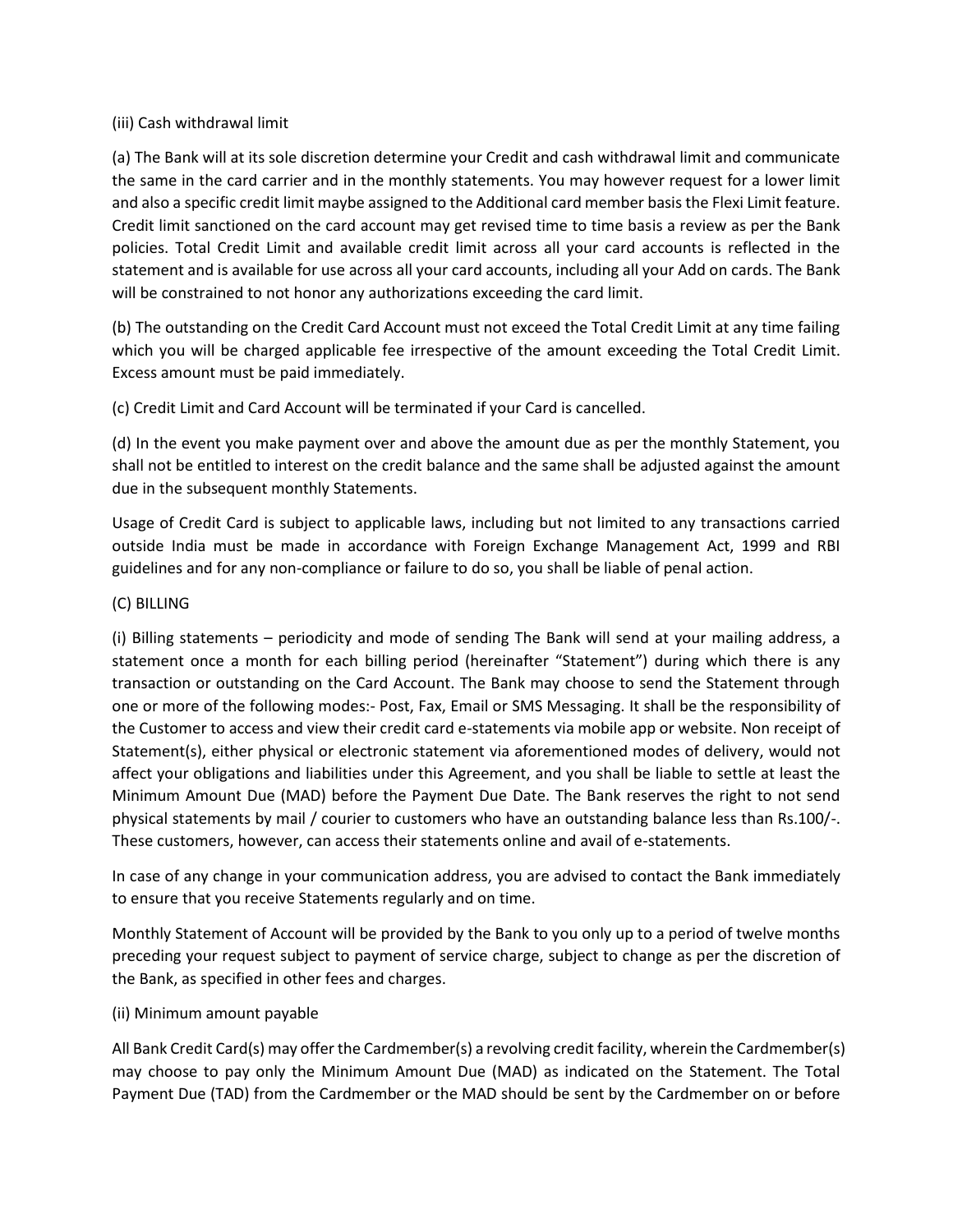The Payment Due Date, which is also indicated on the Statement. MAD is the minimum amount you are required to pay to keep your Card Account in good credit standing.

Minimum Amount Due (MAD) is calculated as a percentage of Total Amount Due for Bajaj Finserv DBS Bank SuperCard is 5% (subject to minimum of INR 50) + new EMI debits for the month or any previously unpaid EMI debits +GST +Application Fee+ any overlimit amount +previously unpaid MAD.

In the event the Card Member deposits part of the Total Payment Due or the MAD (not less than the MAD under any circumstance), the balance outstanding amount payable shall be carried forward to subsequent Statements. This amount will attract Finance Charges until the date of full and final payment. Please note that paying only the Minimum Amount Due every month will result in the repayment stretching over a long period with consequent interest payment on Card Member's outstanding balance.

Illustration: If a Card Member spends INR 5000 and pays exactly the Minimum Amount Due every month, then it may result in the repayment stretching over 6 years with consequent interest payment on the outstanding amount.

Therefore, whenever cash flow allows, the Card Member should pay back substantially more than just Minimum Amount Due.

## (iii) Method of payment

The Cardholder has the benefit of only following modes of effecting payment to a bank:

1. Pay using DBS Card+ Mobile App: You can make payments at your convenience using DBS Card+ Mobile App. You can manage your account and make payments to your Card instantly using other bank account.

2. Online Card Payment: You can make your Credit Card payment instantly using other Bank accounts to pay your Card outstanding and receive confirmation for your Payment instantly. Pay using Quick Bill Pay option on website.

3. Cheque payment: You can make payment of your Credit Card at DBS & BFL branches via depositing Cash or cheque. The cheque should be made payable to 'DBS Bank Credit Card No XXXX XXXX XXXX XXXX' (mention cardholders' 16-digit credit card number). Cheque payment can be submitted at: - Drop-boxes at DBIL and Bajaj Finance Ltd branches in India. (Visit www.dbs.com/in for a complete list of Branches)

4. Cash payment: Cash payments can be made at any DBIL and Bajaj Finance Ltd. branches in India.

(iv) Billing disputes resolution All contents of the Statement(s) will be deemed correct and accepted by the Cardmember(s) unless, within 30 days of the issue of Statement, the Cardmember(s) informs the DBS Bank of any discrepancies in writing, failing which it would be construed that all the charges indicated on the Statement are in order. As per the Visa regulation, in case of a discrepancy, it is mandatory to inform the bank in writing to initiate a Charge Dispute on your behalf. We would request you to email your Credit Card no., registered mobile number and dispute details on [supercardcare@dbs.com.](mailto:supercardcare@dbs.com) If the aforesaid discrepancies are prima facie found to be legitimate by the Bank, the Bank may reverse the charge on a temporary basis until the completion of subsequent investigations by the Bank to its full and final satisfaction. If the said investigations conducted by the Bank indicate that the liability of such (discrepancies) charges is accruing to the said Cardmember(s), then the charge will be reinstated in the subsequent Statement and fees/charges shall be claimed by the Bank in accordance with the charges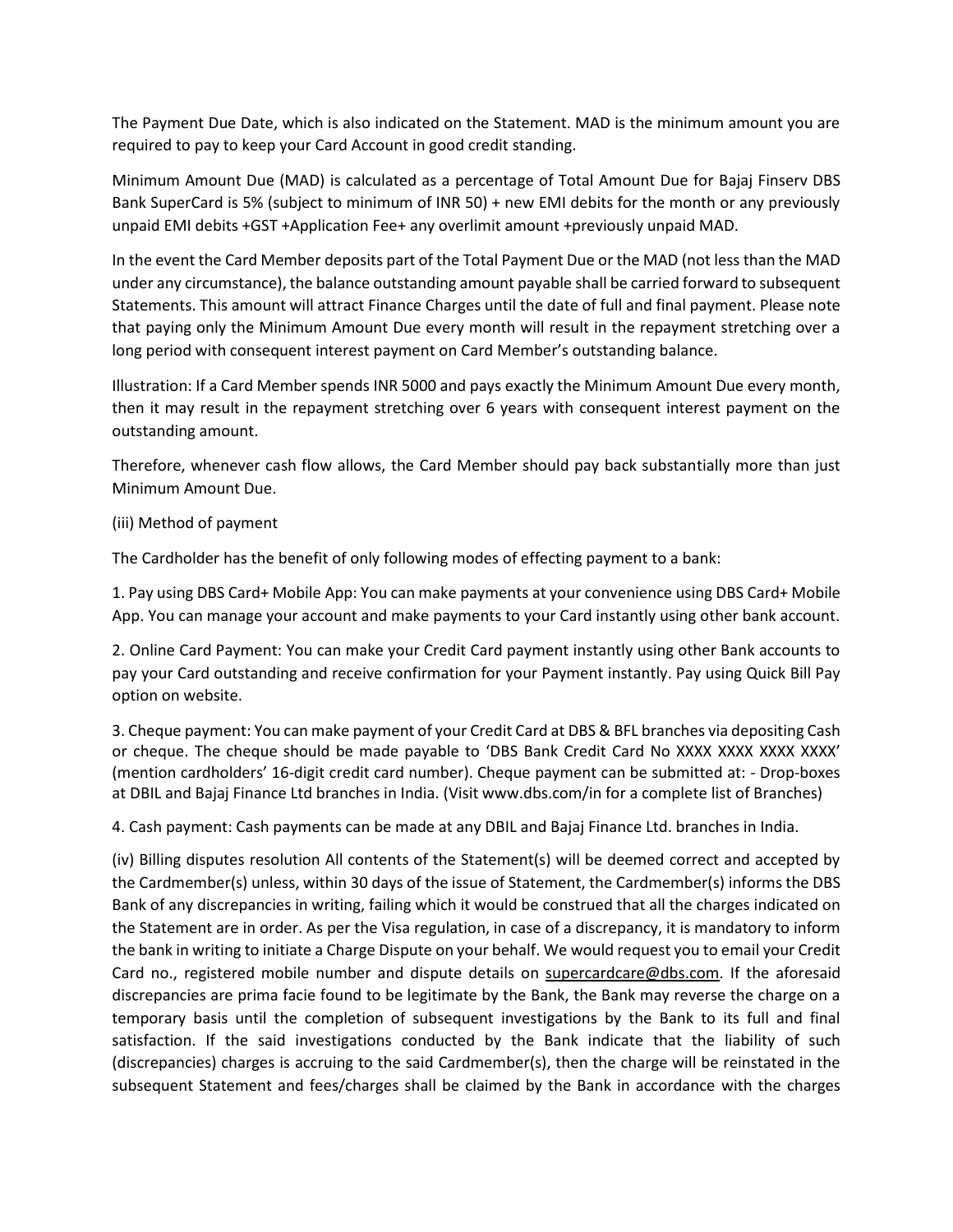indicated herein above. Notwithstanding the provisions 13 herein, the Bank shall not exceed duration of 60 days in informing the said Cardmember(s) of the result of the investigations conducted by the Bank.

(v) Contact particulars of call centers of card issuer The Cardmember can contact the Bank through any of the following communication channels for any enquiries and/or redressal of concerns.

- 24 hours Customer Service number: 1860 267 6789
- By email: Sending an e-mail to [supercardcare@dbs.com](mailto:supercardcare@dbs.com) from the registered email ID

(vi) Grievance redressal escalation – contact At DBS Bank India Limited, we want to make sure that you get only the best of service from us, service which you, our valued customer, deserve.

The Bank's Grievance Redressal policy follows the following principles:

- Customers are treated fairly at all times.
- Complaints raised by customers are dealt with courtesy and in a timely manner.
- Customers are informed of avenues to escalate their complaints within the organization, and their rights if they are not satisfied with the resolution of their complaints.
- The Bank employees work in good faith and without prejudice, towards the interests of the customers.

Customers can contact our Customer Care (only for Credit Cards): Contact our 24-hour credit card service helpline number 1860 267 6789 or our overseas customer service number +9144 69046789 or write to us at [supercardcare@dbs.com](mailto:supercardcare@dbs.com)

If, at any stage, you feel that our service levels are not up to your expectations, here is what you can do:

(a) Level 1: You can contact us by calling on our Customer Care number 1860 267 6789 or write to us at [supercardcare@dbs.com.](mailto:supercardcare@dbs.com)

(b) Level 2: In case you are not satisfied with the resolution provided under Level 1, you can escalate the complaint and write to the Principal Nodal Officer, DBS Bank India Limited, 16th Floor, Express Towers, Nariman Point, Mumbai – 400 021 or email at [dbsnodalofficer@dbs.com.](mailto:dbsnodalofficer@dbs.com) In your communications, kindly provide your complete credit card number and details of your complaint or feedback.

For more details, you can visit the Bank's grievance policy available on the Bank's website:

## <https://www.dbs.com/in/treasures/common/redressal-of-complaints-and-grievances.page>

The grievance policy will help you with the contact details, timelines, and escalation levels for you to lodge your complaints. In case, you are not happy with the resolution provided by the Bank, the policy also guides you on the process and how to approach Ombudsman.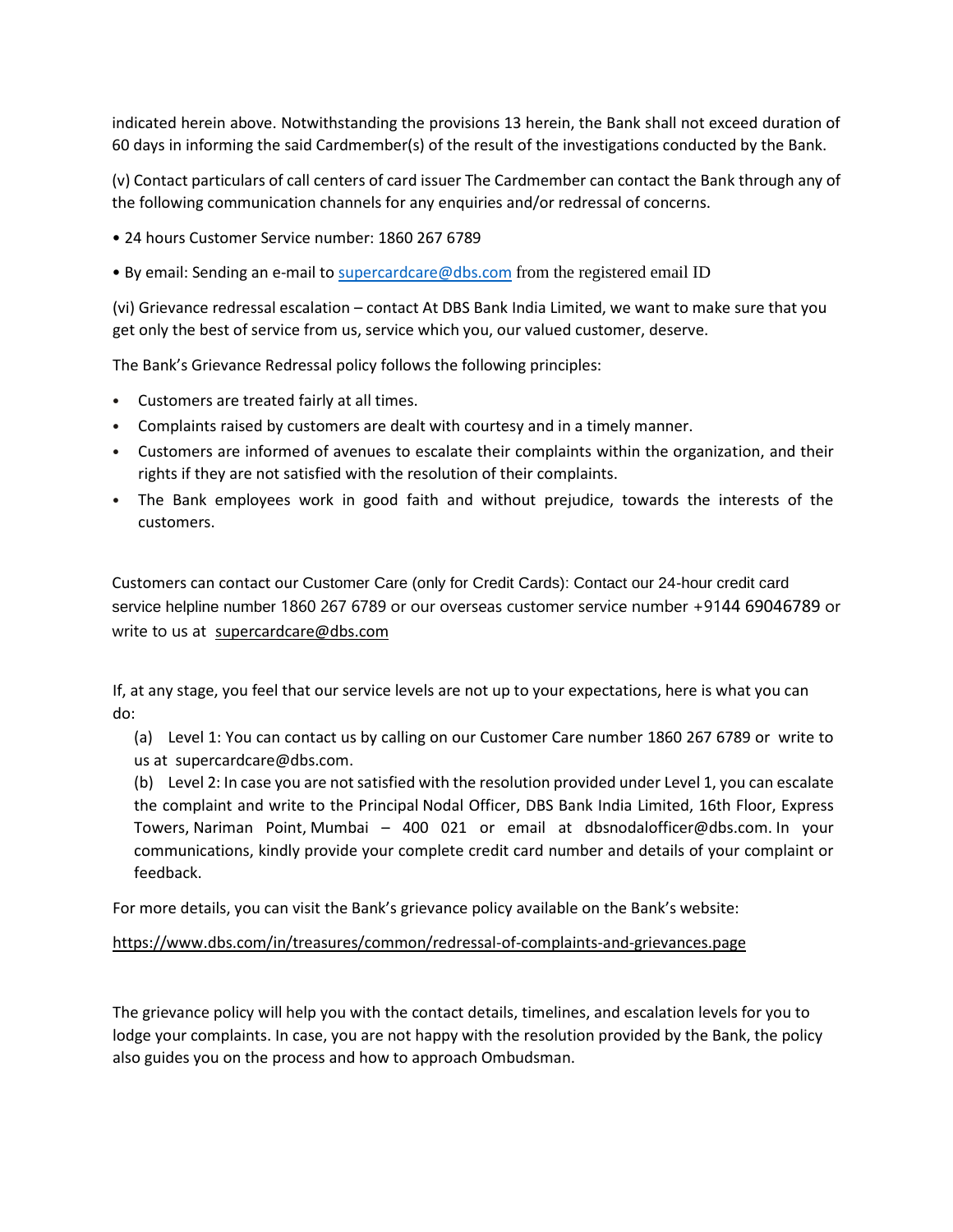## (D) DEFAULT AND CIRCUMSTANCES

(i) Procedure including notice period for reporting a card holder as defaulter:

In the event of default, the Cardmember will be sent reminders from time to time for settlement of any outstanding on the Credit Card Account using any of the following modes: by post, telephone, e-mail, SMS messaging and/or engaging third parties to remind, follow up and collect dues. Any third party so appointed, shall adhere fully to the Code of Conduct on debt collection as applicable from time to time.

Occurrence of one or more of the following events shall constitute an event of default and the Bank at its sole discretion may withdraw the Credit Card facility. The events of default are as under:

- The first event of default will occur, if the customer fails to make the payment of minimum amount due by the payment due date as indicated on the credit card billing statement.
- The Cardmember consistently fails to pay any amount due to the Bank within the stipulated period of 180 days.
- The Cardmember fails to perform the obligations as per Cardmember Agreement.
- Any cheques and/or ECS/standing instructions delivered to the Bank are not encashed/ acted upon for any reason whatsoever on presentation/ being made.
- Any representation made by the Cardmember proves to be incorrect, false, or incomplete, including but not limited to income and/or identification papers/documents forwarded to the Bank being proved incorrect, incomplete, and or containing false fraudulent information.
- a credit card account will be treated as non-performing asset if the minimum amount due, as mentioned in the statement, is not paid fully within 90 days from the payment due date mentioned in the statement.

(ii) Procedure for withdrawal of default report and the period within which the default report would be withdrawn after settlement of dues:

• The defaulter in question has liquidated his entire outstanding dues with the Bank or settled his dues with the Bank

• A court verdict has been received against the Bank, in a legal suit filed by or against the Bank, instructing the Bank to de-list the Cardmember from the default report. Decisions are taken on a case to case based upon individual reviews.

(iii) Recovery procedure in case of default: In case of default, the Bank can recover the amount by initiating such legal action before appropriate court/tribunal of appropriate jurisdiction. The Bank exercise such rights and remedies available to the Bank under applicable laws, and all such rights and remedies are cumulative and not alternative can be enforced concurrently or successively.

(iv) Recovery of dues in case of death/ permanent in capacitance of Cardholder: Upon death or permanent incapacitation of the Cardmember, the Bank will try to recover the amount due and amicably settle the Account dues with the Cardmember's legal heir(s).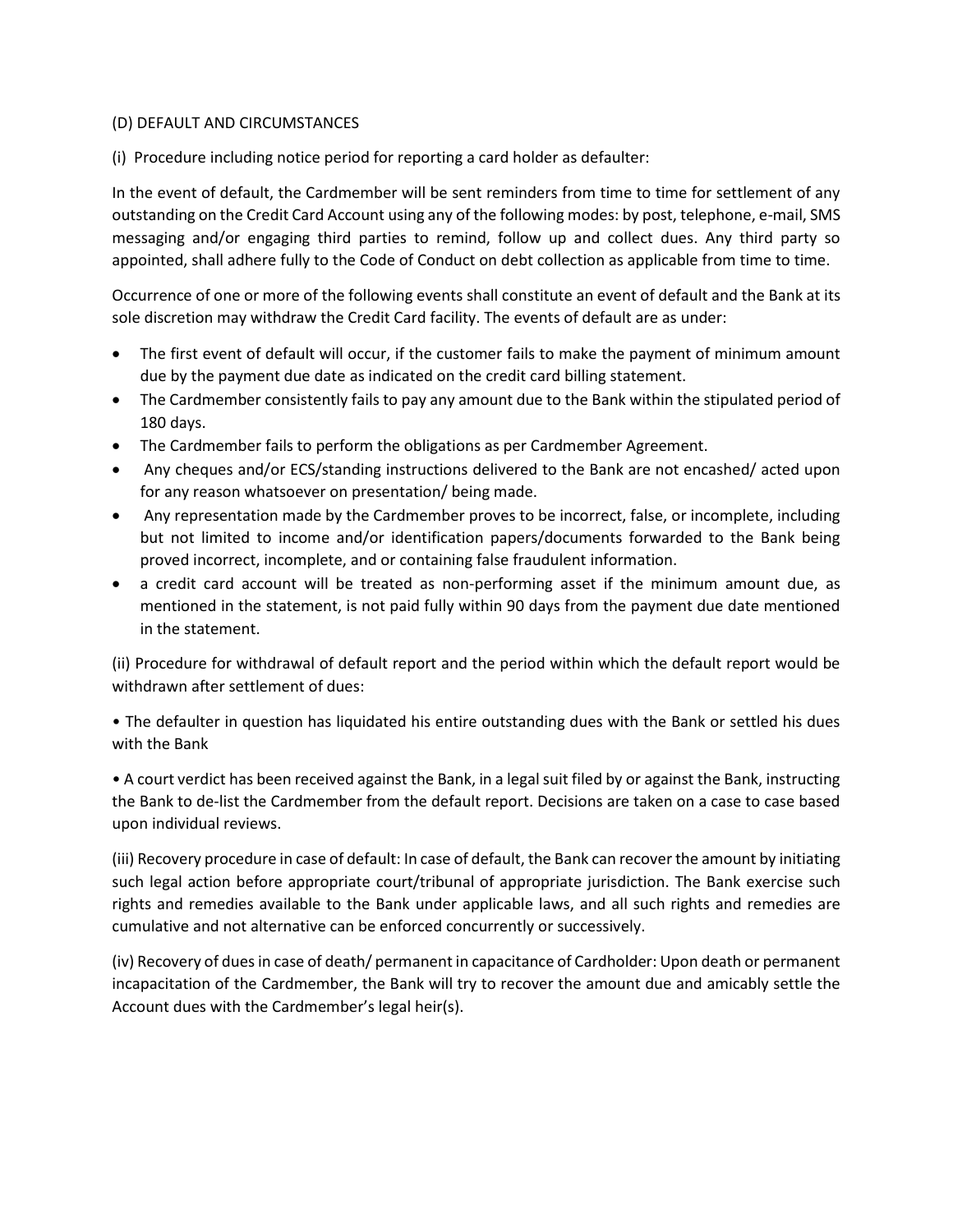## **Asset classification – SMA & NPA**

This section is with reference to the Special Mention Account (SMA) / Non-Performing Asset (NPA) in accordance with the RBI Circular - RBI/2021-2022/125 - DOR.STR.REC.68/21.04.048/2021-22 dated November 12, 2021 on **'Prudential norms on Income Recognition, Asset Classification and Provisioning pertaining to Advances – Clarifications'** read along with RBI **'Master Circular - Prudential norms on Income Recognition, Asset Classification and Provisioning pertaining to Advances'** dated October 1, 2021 and amendments or further clarifications thereto.

**The Borrower's loan account shall be classified as Special Mention Account (SMA) and Non-Performing Asset (NPA) as per below concepts / clarifications / illustrative examples on due dates and SMA Specification / NPA Classification Dates:**

#### **What are Dues?**

Dues mean the principal/ interest/ any charges levied on the Credit Card account which are payable within the period stipulated as per the terms of sanction of the credit facility.

## **What is Overdue?**

Overdue means the principal/ interest/ any charges levied on the Credit Card account which are payable but have not been paid within the period stipulated as per the terms of sanction of the credit facility. In other words, any amount due to the Bank under any credit facility is **'overdue'** if it is not paid on the due date fixed by the bank.

## **Appropriation Principle for recovery in NPA Accounts (for Credit Card accounts)**

The Principle of FIFO i.e., 'First In, First Out' accounting method is relevant to arrive at the No. of days of overdue for determining the SMA / NPA status. The FIFO principle assumes that the oldest outstanding dues in the loan account needs to be cleared first. The FIFO method thus requires that what is due first must be paid by the borrower first.

For example:

| Statement | due l<br>Payment | Total       | Minimum     |  |
|-----------|------------------|-------------|-------------|--|
| Date      | date             | Outstanding | amount dues |  |
| 12-Feb-22 | 04-Mar-22        | 10000       | 500         |  |
| 12-Mar-22 | 01-Apr-22        | 11000       | 550         |  |

If in any Credit Card account statement as on 12.02.2022, total amount due is INR 10,000 and minimum due of INR 500 for payment towards principal instalment/interest/charges. Any payment lesser than the minimum amount due on or before 04.03.2022 will be credited in the Credit Card account, to pay-off the minimum dues outstanding on 12.02.2022.

Assuming that customer made partial payment of INR 100 on the payment due date i.e., 04.03.2022, the payment will be apportioned against the minimum due of 12.02.2022 i.e., INR 500. Basis the payment,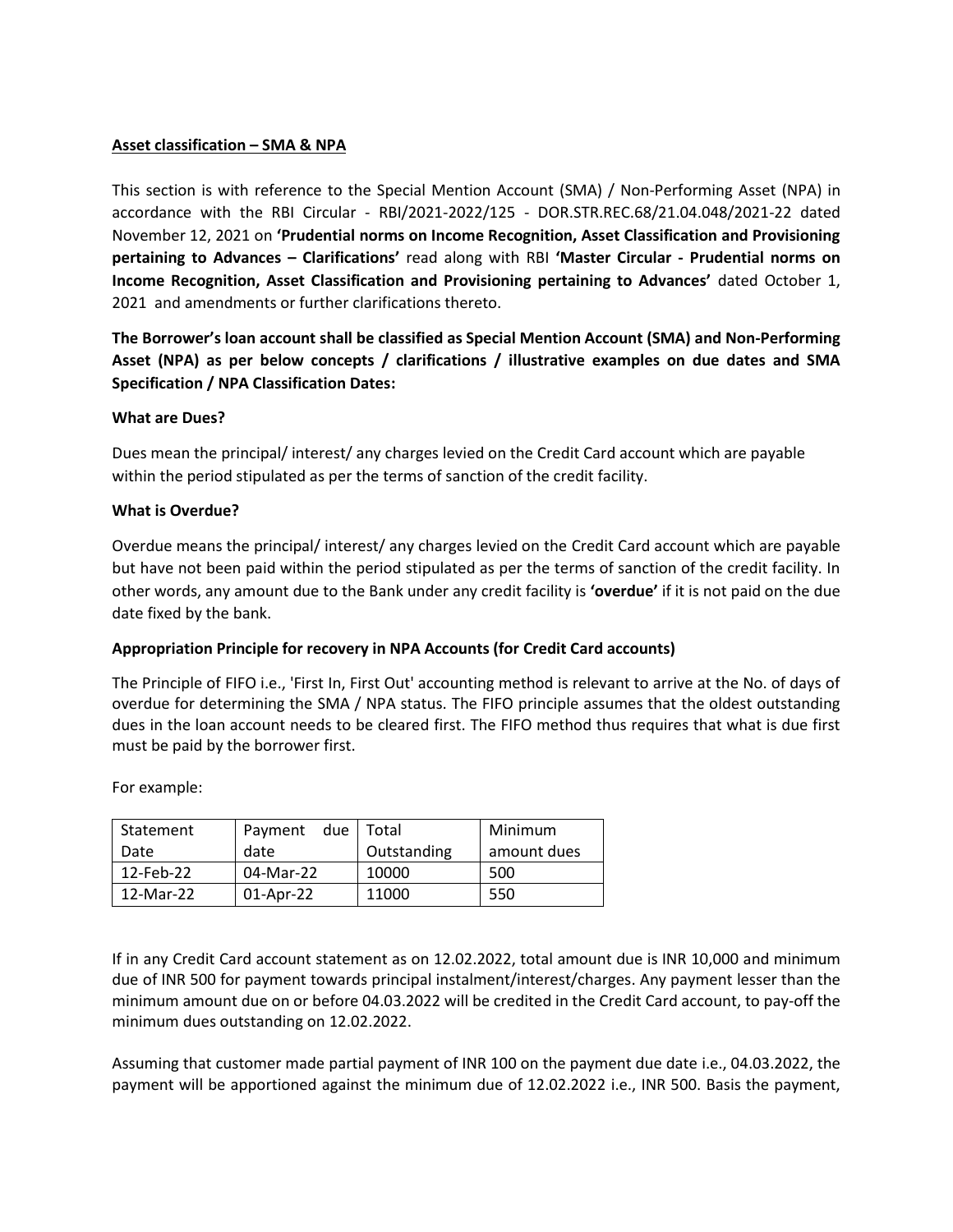INR 400 will be overdue in the next statement i.e., 12.03.2022, with a minimum due of INR 550 plus INR 400 of previous month due.

Assuming if the customer made payment of INR 600, this will be first utilized to pay-off the partial minimum due of 12.02.2022 (INR 400). Additional recovery of INR 200 will be apportioned towards minimum due for the statement generated as of 12.03.2021.

Age of oldest Dues (or Days-Past-Due - DPD): The age of oldest dues is reckoned in days from the date on which the oldest payment is due and continues to remain unpaid. In the aforesaid illustration, if the dues relating to  $12<sup>th</sup>$  February 2022 remain unpaid till 04.03.2022, the age of the oldest dues is reckoned as 21 days on 04.03.2022.

## **What is NPA?**

A Non-Performing Asset (NPA) is a where interest and/ or instalment of principal remains overdue for a period of more than 90 days from the payment due date, in respect of a Credit Card outstanding,

In case of interest payments in respect of Credit Cards, an account will be classified as NPA if the interest applied at specified rests remains overdue for more than 90 days.

#### **What is SMA?**

A special mention accounts (SMA) is a asset/account in which principal or interest payment, or both are overdue but for a period of less than or equal to 90 days.

SMA is more of a precautionary measure to recognize a financial stress early and therefore to take corrective action to contain that stress and prevent an account from turning into NPA.

#### **Classification as Special Mention Account (SMA) and Non-Performing Asset (NPA)**

Bank is required to recognize the incipient stress in loan accounts, immediately on default, by classifying the loan accounts as Special Mention Accounts (SMA). The basis of classification of SMA /NPA Category shall be as follows:

| Loans in the nature of Credit Cards |                                                                     |  |  |  |  |
|-------------------------------------|---------------------------------------------------------------------|--|--|--|--|
| <b>SMA Sub-</b>                     | <b>Basis for classification - Principal</b>                         |  |  |  |  |
| categories                          | or interest payment or any other<br>amount wholly or partly overdue |  |  |  |  |
|                                     |                                                                     |  |  |  |  |
| SMA-0                               | Upto 30 days                                                        |  |  |  |  |
| SMA-1                               | More than 30 days and upto 60                                       |  |  |  |  |
|                                     | days                                                                |  |  |  |  |
| SMA-2                               | More than 60 days and upto 90                                       |  |  |  |  |
|                                     |                                                                     |  |  |  |  |

# **Illustrative movement of an account to SMA category to NPA category based on non-payment of dues at day-end process\*:**

If due date of a Credit Card is March 31, 2022, and full dues are not received before the day-end process\* for this date, the date of overdue shall be March 31, 2022.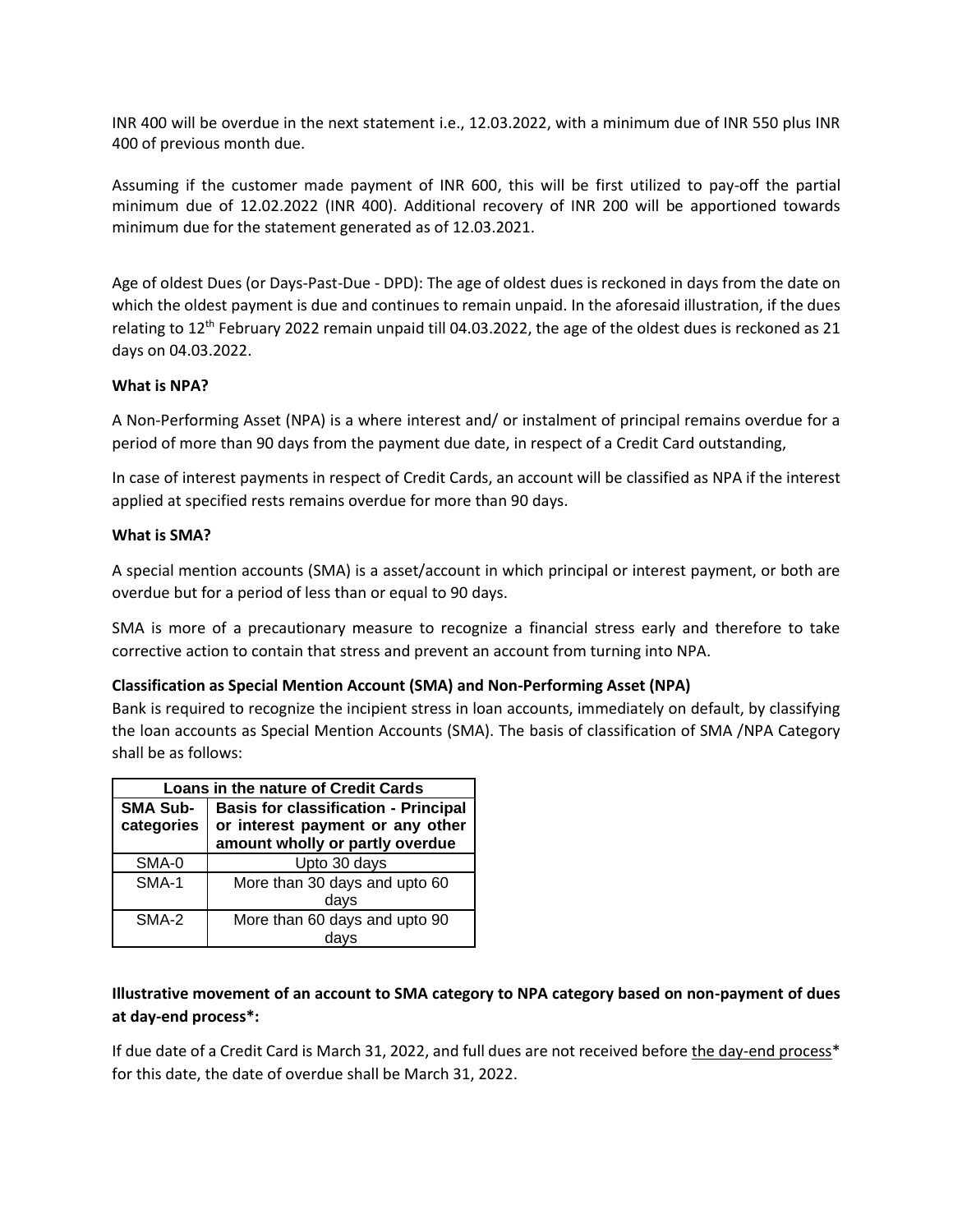| Due date<br>οf<br>payment              | <b>Payment covers</b>                                                                                  | Age of<br>oldest<br>dues in<br>days<br>(DPD) | SMA / NPA<br>Categorizat<br>ion | <b>SMA since</b><br>Date / SMA<br>class date | <b>NPA</b><br>categorization | <b>NPA Date</b> |
|----------------------------------------|--------------------------------------------------------------------------------------------------------|----------------------------------------------|---------------------------------|----------------------------------------------|------------------------------|-----------------|
| 31.03.2022                             | Entire dues paid upto<br>31.03.2022                                                                    | $\Omega$                                     | <b>NIL</b>                      | <b>NA</b>                                    | <b>NA</b>                    | <b>NA</b>       |
| 31.03.2022                             | Dues of 31.03.2022 not<br>fully<br>paid<br><b>EOD</b><br>at<br>31.03.2022                              | $\mathbf{1}$                                 | $SMA-0$                         | 31.03.2022                                   | <b>NA</b>                    | <b>NA</b>       |
| 31.03.2022                             | Dues of 31.03.2022 not<br>fully<br>paid<br><b>EOD</b><br>at<br>29.04.2022                              | 30                                           | SMA-0                           | 29.4.2022                                    | <b>NA</b>                    | <b>NA</b>       |
| 31.03.2022<br>30.04.2022               | Dues of 31.03.2022 and<br>30.4.2021 not fully paid<br>at EOD 30.04.2022                                | 31                                           | $SMA-1$                         | 30.4.2022                                    | <b>NA</b>                    | <b>NA</b>       |
| 31.03.2022<br>30.04.2022               | Dues of 31.03.2022 and<br>30.4.2022 not fully paid<br>at EOD 29.05.2022                                | 60                                           | $SMA-1$                         | 29.5.2022                                    | <b>NA</b>                    | <b>NA</b>       |
| 31.03.2022<br>30.04.2022               | Dues of 31.03.2022 and<br>30.4.2022 not fully paid<br>at EOD 30.05.2022                                | 61                                           | $SMA-2$                         | 30.5.2022                                    | <b>NA</b>                    | <b>NA</b>       |
| 31.03.2022<br>30.04.2022<br>31.05.2022 | of<br>31.03.2022,<br><b>Dues</b><br>30.4.2022<br>and<br>31.05.2022 not fully paid<br>at EOD 28.06.2022 | 90                                           | $SMA-2$                         | 28.6.2022                                    | <b>NA</b>                    | <b>NA</b>       |
| 31.03.2022<br>30.04.2022<br>31.05.2022 | of<br><b>Dues</b><br>31.03.2022,<br>30.4.2022<br>and<br>31.05.2022 not fully paid<br>at EOD 29.06.2022 | 91                                           | <b>NPA</b>                      | <b>NA</b>                                    | <b>NPA</b>                   | 29.6.2022       |

\* EOD is End of Day*, the day-end process - The customer should make payment / maintain required balance to service the credit card account before 11:59 PM IST.*

# **Upgradation of accounts classified as NPA**

All the Credit Card accounts of a borrower will be classified as NPA, in case any one of the accounts get classified as NPA and will continue to remain classified as NPA unless the overdues of all the loan accounts or credit facilities are fully repaid by the customer.

## (E) TERMINATION / REVOCATION OF CARD MEMBERSHIP

(i) Procedure for surrender of card by card holder due notice

a) The Cardmember may terminate this Agreement at any time by returning to the Bank all the Credit Card(s) cut diagonally in half across the magnetic strip, either along with a written request or followed by calling the Bank's 24 Hours Customer Service Helpline requesting termination of all facilities and benefits thereto associated with the Credit Card(s). The Primary Cardmember can cancel the use of Additional Card(s) by notifying the Bank in writing but, notwithstanding the same, the Primary Cardmember will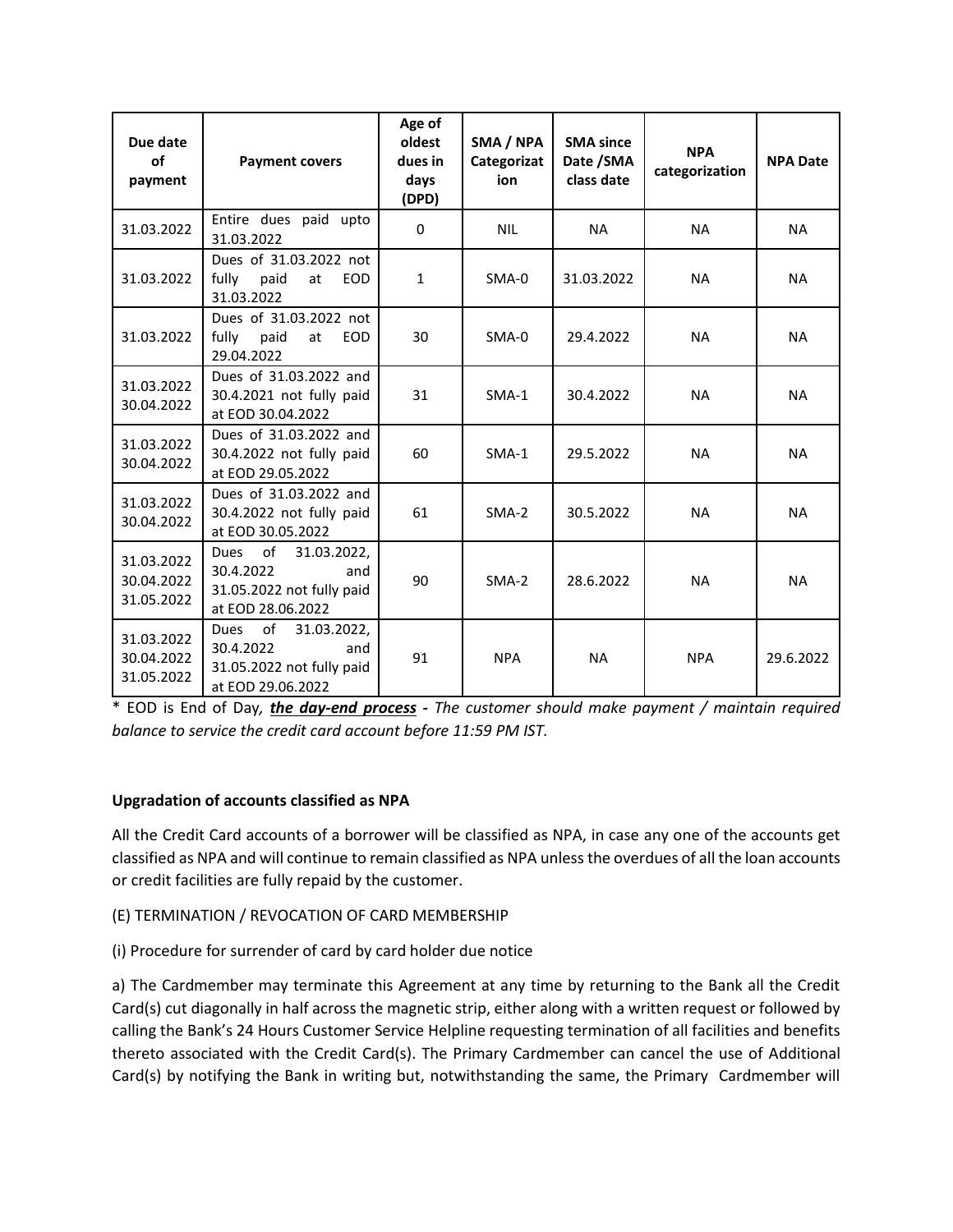remain liable for all charges fees incurred by use of the Additional Credit Card(s). No annual fees and/or other charges shall be refunded on a pro-rata basis.

b) The Bank may terminate the Credit Card facility immediately at any time at its discretion or at any time restrict the use without assigning reason or cause and without any notice thereto. Where the Bank terminates the Credit Card facility, all amounts outstanding on the Card Account (including Charges or Cash Advances not yet debited) will become due and payable immediately. The Bank may inform all establishments (where the Credit Card is valid/ accepted) of the cancelled Credit Cards. If the Credit Card is cancelled, the Cardmember must cut it diagonally in half and return both halves to the Bank immediately. No annual fees or other charges shall be refunded on the pro-rata basis.

c) In the event that the Cardmember changes his/her employment, profession or address, or is transferred from his/her present place of posting or changes his/ her salary account/main bank account etc. (as the case may be), the Bank at its sole discretion shall have the right to discontinue the Credit Card facility. The Cardmember specifically acknowledges that once the Credit Card Account is cancelled/ closed, the privileges (including all benefits and services) of the Credit Card shall stand withdrawn, and reinstatement of such privileges is not automatic and will take place solely at the discretion of the Bank. On cancellation of the Credit Card (for any reason whatsoever), the Cardmember:

• Must not use the Credit Card, cut the Card diagonally into half, and return the same to the Bank

• Is responsible for any use of the Card including payment of Charges until the Card is returned to the Bank cut diagonally into half.

• Must continue to make payments to the Bank in accordance with the conditions of use of the Credit Card

d) If Cardmember(s)' Credit Card is never used or not used for over 90 days, the benefits thereto may be withdrawn.

## (F) LOSS/ THEFT/ MISUSE OF CARD

(i) Procedure to be followed in case of loss/ theft/ misuse of card. The Cardmember should block the card immediately, using DBS Card+ Mobile app or web portal alternatively customer can call DBS Card 24x7 Toll Free number : 1860 267 6789 in the event the Credit Card is lost, stolen, not received, swallowed at an ATM of DBS Bank or any other Bank, or is being misused without his/her respective permission. The Credit Card thereafter will be blocked and suspended. In addition, in case of loss / theft / misuse, the Cardmember must file the Police Complaint/ First Information Report (FIR), a copy of which should be forwarded to the Bank.

## (ii) Liability of card holder in case of (i) above

(a) The Cardmember's liability arising out of any unauthorized use of the Credit Card prior to notice/ communication to the Bank shall be towards all charges incurred till the notice/communication to the Bank and shall be "Nil" only after receipt of notice by the Bank.

(b) In case of an unsigned Credit Card, the Cardmember shall be liable for all charges incurred on it.

(c) The Cardmember will fully co-operate with the Bank, the representatives of the Bank and/or legal authorities in the event of any investigation into any disputed transaction.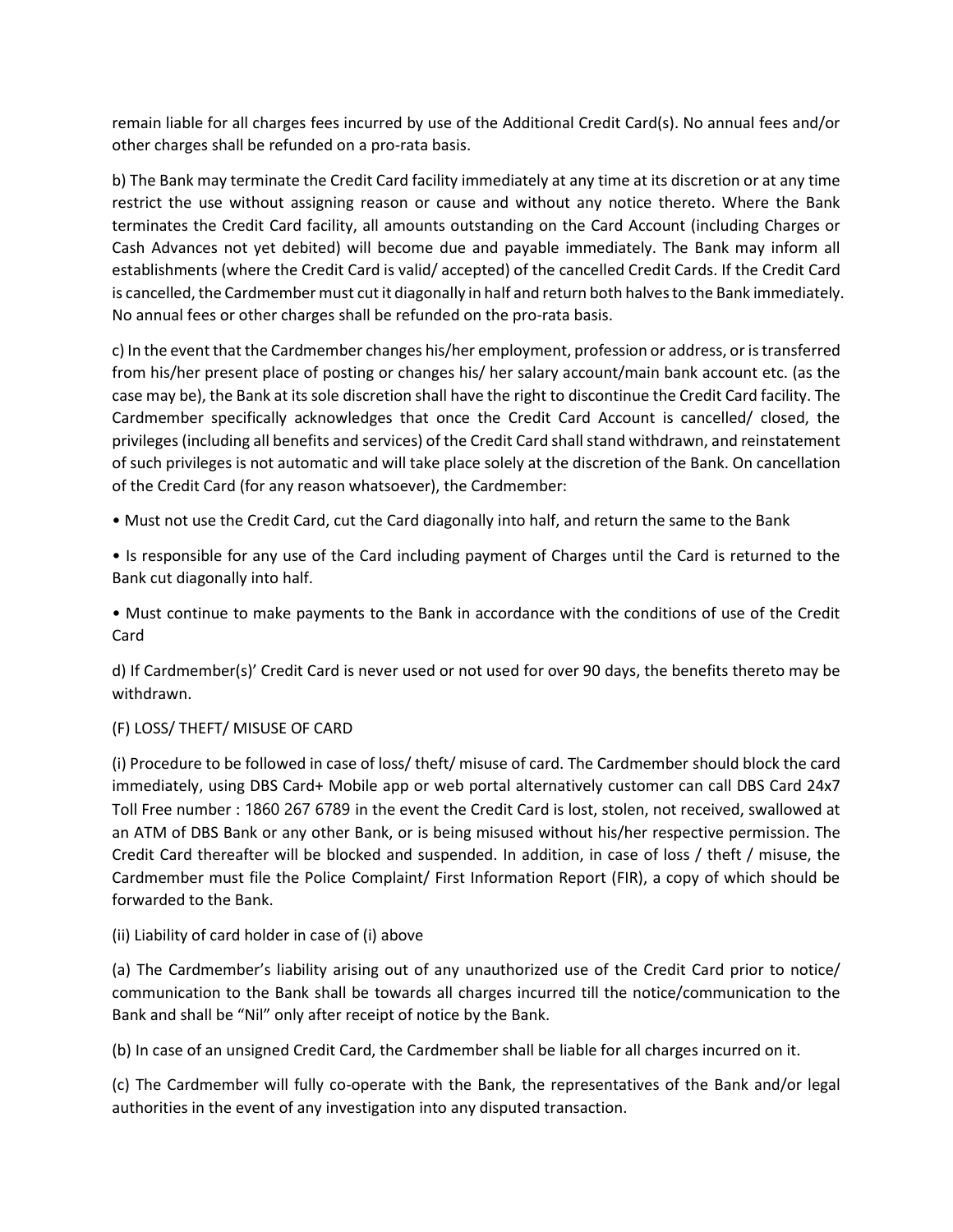(d) In the event the Cardmember subsequently recovers the Credit Card (after reporting theft), the recovered Credit Card must not be used and must be cut in half and returned immediately to the Bank.

# (G) DISCLOSURE

(a) The Cardmember hereby expressly authorizes the Bank, for the purposes of credit verification or reference checks or protection of its interests to disclose all/ any information or documents relating to the Cardmember including this Agreement and/or any other agreements, or to disclose upon default committed by the Cardmember, with Reserve Bank of India, Income Tax Authorities, tribunals, courts, judicial bodies other banks, credit bureau, financial institutions or any other third party in conformity with the disclosure norms as applicable from time to time.

(b) The Cardmember hereby agrees that, only in case of an explicit consent provided by the Cardmember, the information furnished by the Cardmember in the credit card application form or otherwise may further be used by Bank for marketing purposes to sell Card related offers, including but not limited to, Balance Transfer, EMI offers, cash-related offers and insurance products, from time to time. Further, the Bank may use this information to market other products of Bank from time to time, in conformity with the disclosure norms as applicable. For ensuring that the Cardmember(s) are not inconvenienced, the Bank maintains a "Do Not Call" register and if Cardmember(s) will not like to be called for any marketing offers, they may inform the 24 Hours Bank by Phone or send an e-mail to supercardservice@DBSbank.com for listing their said contact numbers in such register. The Cardmember(s) can also register at the Bank website for the exclusion of their respective contact details.

(c) In the event that the Bank receives adverse reports (relating to a Cardmember(s)' credit worthiness or something to such effect), the Bank may cancel the Credit Card, whereupon the entire outstanding balance as well as any further charges/fees incurred by use of the Credit Card, though not yet billed in a Statement, shall immediately become due and payable by the said Cardmember(s).

(d) The Cardmember authorizes the Bank to share information relating to the Cardmember with third parties to enable the Bank to administer, service and manage the benefits or programs to which the Cardmember is enrolled.

(e) Notwithstanding anything to the contrary, the Cardmember authorizes the Bank to disclose all any information or documents about the Cardmember including this Agreement and/ or any other agreement, transactions or dealings between the Cardmember and the Bank for any purpose to : a. its head office or to any other branches, subsidiaries or associated or affiliated companies of the Bank; b. professional advisers of the Bank; c. any potential or actual purchaser/ assignee of the Bank or of any of its businesses, rights, assets or obligations; or d. to any other person where disclosure is required by law.

(f) The Credit Information Bureau India Ltd. (CIBIL) is an initiative of the Government of India and the Reserve Bank of India (RBI) to improve the functionality and stability of the Indian financial system. This is in line with the RBI's efforts to provide an effective mechanism for exchange of information between banks and financial institutions, thereby enabling customers to avail of better credit terms from various institutions.

(g) All banks and financial institutions participating in this initiative are required to share customer data with CIBIL and other credit information bureau. In view of the above, the Bank shall report the data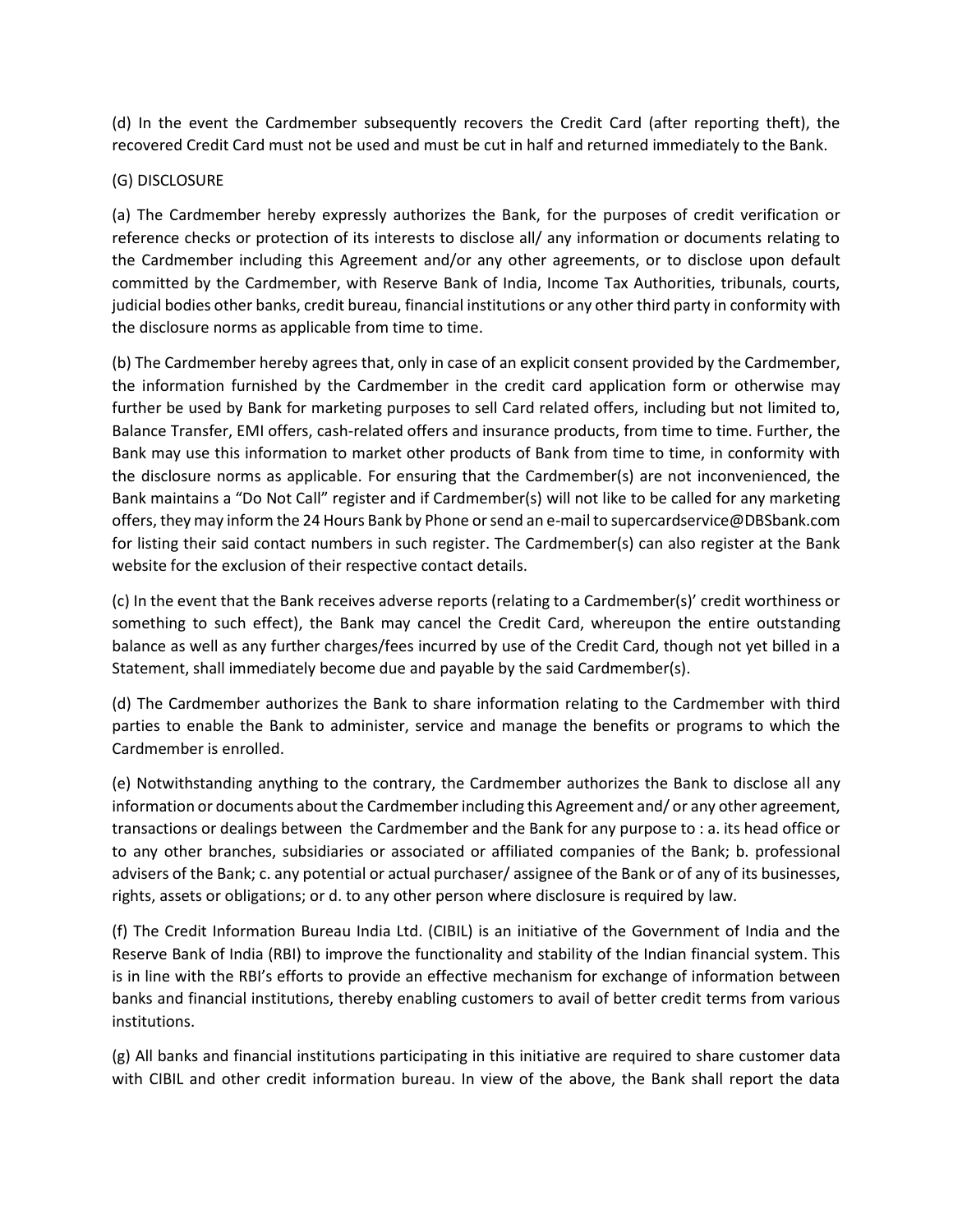pertaining to Cardmember(s)/ Add on Card member(s) Account to CIBIL and other credit information bureau.

(h) The Cardmember(s) acknowledge that, as per the business practices and applicable provisions, the Bank is authorized to share Cardmember(s)' information with any existing or future credit bureaus as determined by the Bank from time to time. The said information may be shared with the CIBIL or any other credit information bureau approved/ notified by the competent authorities to improve the functionality and stability of the Indian financial system, and such other entities.

(i) In the event that a reported Card member subsequently settles or clears all dues with the Bank to the Bank's satisfaction, the Bank shall make reasonable efforts in ensuring that the updated details of the said Card member are provided to CIBIL or such other credit information bureau to reflect the change.

(j) I authorize and give consent to DBS Bank to share and disclose any / all information as received KYC from UIDAI/ information furnished by me in application form(s) with BFL / credit bureaus / statutory bodies / subsidiaries/affiliates/Credit Bureaus/Rating Agencies, Services Providers, banks/financial institution, governmental/regulatory authorities or third parties for KYC information verification, credit risk analysis, or for other related purposes that DBS Bank may deem fit.

In case the Card Member commits a default in payment or repayment of principal amount of any financial assistance/facilities/ financial/credit facility or interest/charges due thereon, DBS Bank and / or the RBI will have an unqualified right to disclose or publish the details of the default and the name of the Card Member/ or its directors/partners/ add-on card holders, as applicable, as defaulters in such manner and through such medium as DBS Bank or RBI in their absolute discretion may think fit. DBS Bank shall disclose information relating to credit history/repayment record and/or days past due status of the Card Member in terms of the Credit Information Companies (Regulation) Act, 2005 to a credit information bureau. Acceptance of an application for a Credit Card is based on no adverse reports of the Card Member's credit worthiness. DBS Bank may report to other banks or financial entities any delinquencies in the Card Account or withdrawal of the Card Member's credit facility through the Card or otherwise. Based on the receipt of adverse reports (relating to credit worthiness of the Card Member or his / her family members), DBS Bank may, after 15 days prior notice in writing, cancel the Credit Card, whereupon the entire outstanding balance in the Card Account as well as any further charges incurred by use of the Card, though not yet billed to the Card Account, shall be immediately payable by the Card Member. DBS Bank shall not be obliged to disclose to the Card Member the name of the bank or financial entity, from where it received or to which it disclosed information.

## DISCLAIMER

DBS Bank or its Affiliates, and their respective employees, agents or contractors shall not be liable for any loss or damage, whether direct, indirect, consequential, incidental, exemplary, or special, including but not limited to loss of revenue, profit, business, savings, data or goodwill, loss of use, whether foreseeable or not, whether arising under any contract, tort or otherwise, arising out of any delay, interruption, restriction, suspension, breakdown, failure or error of communication systems, payment systems or any third party services necessary to provide the facility.